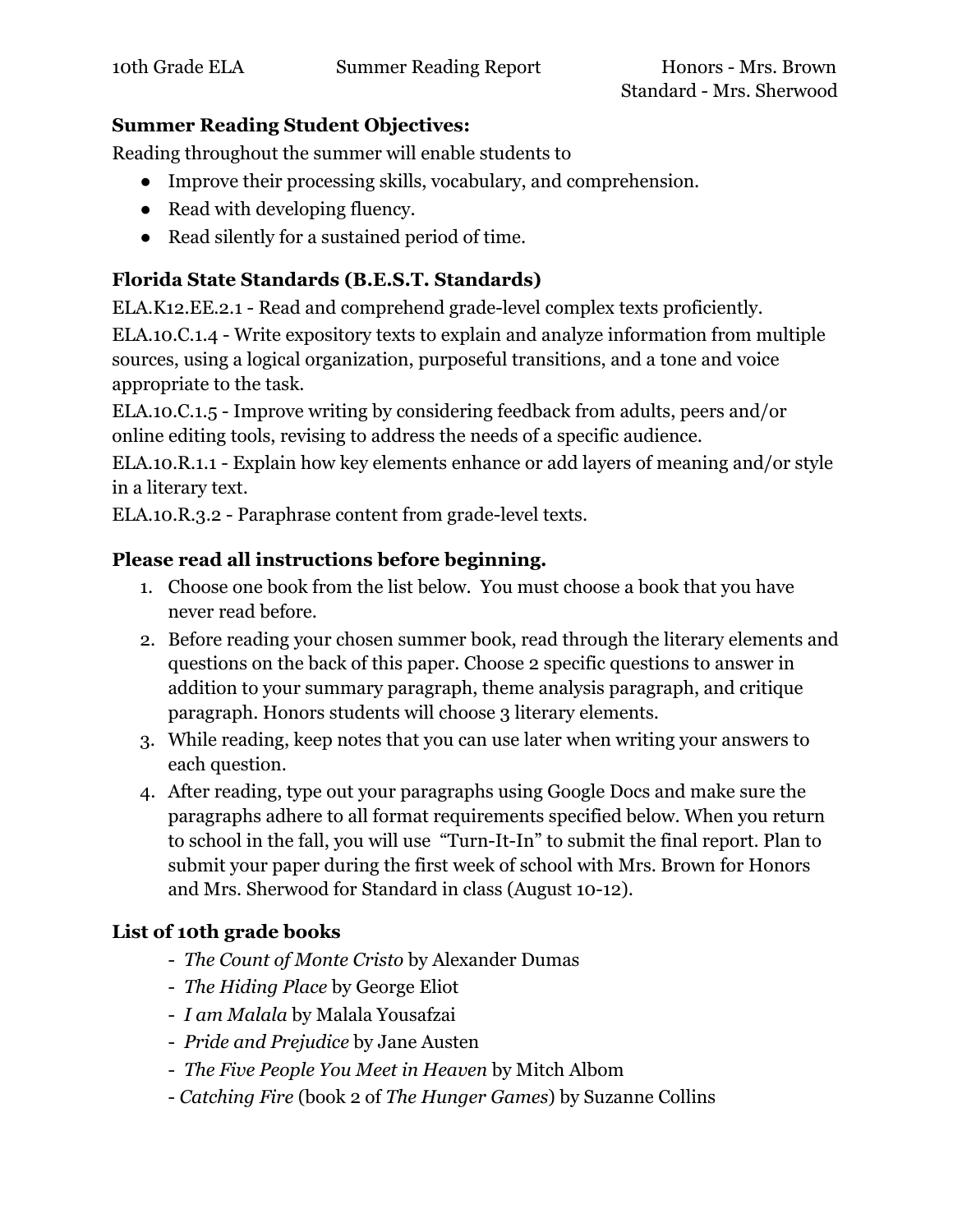#### **General Paper Guidelines (MLA Format)**

Before typing your essay on Google Docs, use the following settings:

- 12 point font size
- Times New Roman font
- Double spacing
- 1" margins

Typing Instructions (follow these instructions on Google Docs)

- Insert, Page Numbers, Number in Top Right Option without Title Page, Type your last name before the number with a space.

- Type first and last name on first line
- Type teacher name (Brown Honors and Sherwood Standard) on second line
- Type 10th Grade English on the third line
- Type the date of completion on the fourth line in the following format: (Day Month Year ex. 20 July 2022)
- Center align the book title on the fifth line
- Your first paragraph should begin on the sixth line
- Indent each paragraph

\*Each paragraph should be 5-8 sentences and take approximately a 1⁄2 page, meaning that your book report should be no shorter than two and a half pages and no longer than four full pages.

\*Honors students will be required to complete an in depth project in addition to the Summer Book Report during the first quarter of school. This project will be completed based on the book read during summer.

## **List of Literary Elements - Standard choose 2 - Honors choose 3**

**Questions are listed under the literary element to prompt you in your writing for each paragraph.** Setting:

- "In what ways does the setting help develop the story and characters?"
- "What words did the author use to describe the setting? What can you hear, see, feel or smell as you read?"

Character:

- "How does the author develop the differences of certain characters, especially his main character?"
- "In what ways (specific thoughts, words, actions, etc.) does the author show you the development and change in his main characters?"
- "Which character has changed the most in the novel? What has caused them to change? How do their changes contribute to the theme or the plot of the novel?"
- "What are the most interesting aspects of the main character?"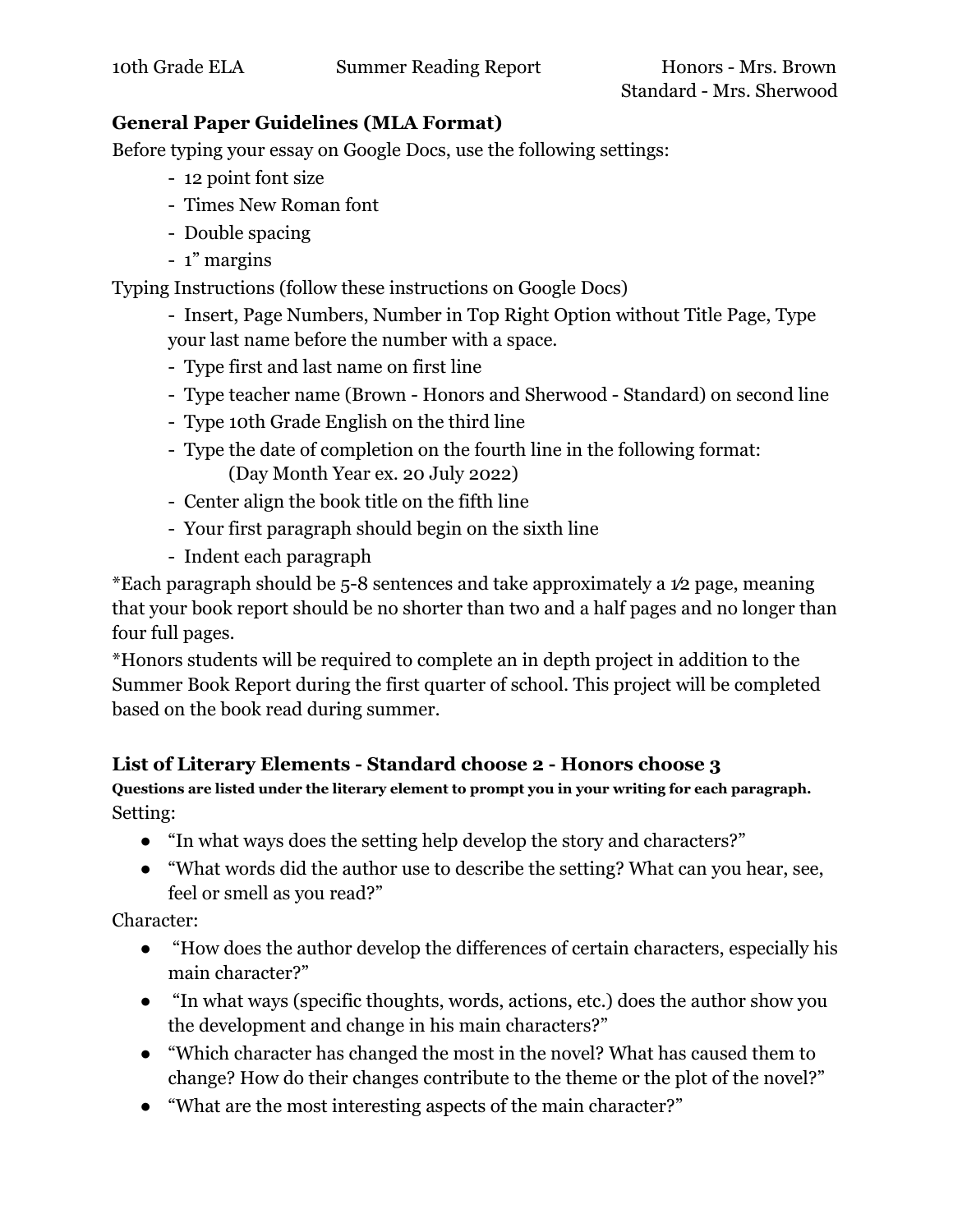Conflict:

"What is the primary conflict and was it powerful enough to earn an entire book being written about it?"

Mood/Tone

● "Compare and contrast the mood and tone of the novel and analyze how the differences contribute to their impact and style."

Audience appeal:

- "How does the author tell his story so that it appeals to (interests, pleases, stirs up) his audience?"
- "Did the author use language to create a feeling or picture in your mind? What words did the author use and how did s/he create this picture in your mind?"

Plot (Exposition, Rising Action, Climax, Falling Action, Resolution)

"How does the plot keep you on the edge of your seat and wanting more?"

# **Paragraph Format**

Introduction Paragraph: Summary of the book

- Topic sentence should identify the title and author of the book and the main message the book proclaims.

- Discuss the main characters and conflicts in the book but do NOT include your opinions. Do not use first person pronouns or contractions in your writing.

Body Paragraphs (Standard - 2 paragraphs) (Honors - 3 paragraph): Chosen Literary Element

- Topic sentence of literary element should identify which element the paragraph is discussing.

- Paragraphs should use specific examples from the text and correct documentation. Ie. "Quote from the text" (Last name page number)

Body Paragraph: Theme Analysis

- Analyze the themes and ideas the author wishes to convey about views of the world or revelations about human nature.

- Support themes with clear evidence from the text and proper documentation. Conclusion Paragraph: General critique and recommendation of the book

- Talk about the things you liked about this book and the things you disliked about it. Make sure to explain in detail why you like or dislike these things.

- Discuss what type of person would enjoy reading this book and provide an explanation for your choice. i.e. An athlete would enjoy reading this book because it discusses the ability to overcome adversity on and off the field.